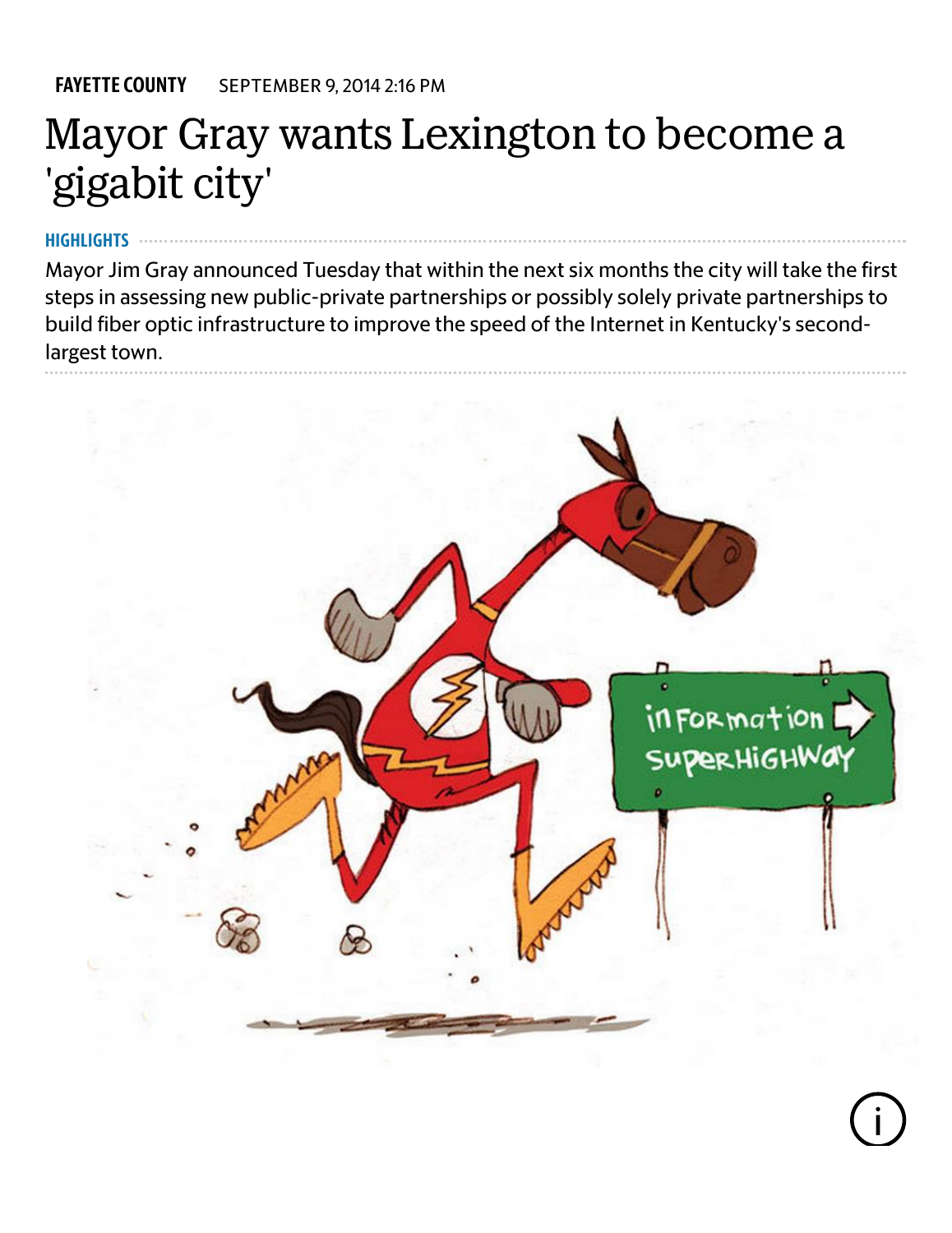The city of Lexington will be making a push in coming months to increase sluggish Internet speed and expand access to more residents, city officials announced Tuesday.

Mayor Jim Gray said that within the next six months, the city will release a request for information to determine whether there is interest in a private-public partnership or commercial-only solution to build a fiber-optic network.

Gray said he wants the city to become a "gigabit city." Gigabit refers to speeds of 1,000 megabits per second. Lexington's average Internet speed is 16.2 megabits per second.

High-speed Internet is essential to recruiting and retaining businesses, Gray said.

"It's like what the railroad was in the 1860s," Gray said. "Think of where Lexington would be without Interstate 64 and Interstate 75. That's what we face if Lexington is not in the fast lane of the information superhighway."

Businesses that want to move to Lexington have repeatedly asked Gray's office and Commerce Lexington, the city's chamber group, about Internet speed. The answer: Not great.

Ookla, an Internet metrics [company](https://www.ookla.com/), said Lexington's 16.2 megabits per second ranks 38th of 96 Kentucky cities and towns where the Internet is available.

Scott Shapiro, an adviser to Gray who has been on a team looking at Lexington's Internet access for more than a year, said he tried to find Lexington on a chart that ranks the highest average Internet speed by city. "I couldn't find it," he said.

Gray said the project is looking at increasing not only speed but accessibility.

"We're going to be looking for partners who can create competition and who are willing to serve neighborhoods throughout Lexington," Gray said. "Increasing our Internet speed is crucial, but so is tackling the digital divide."

Councilman Kevin Stinnett said improving access for all residents could be more important than speed. Many school systems would like to move to more computer-based learning, but those systems often can't because not everyone has access to the Internet. There are some estimates showing that roughly one-third of Lexington residents don't have home Internet access.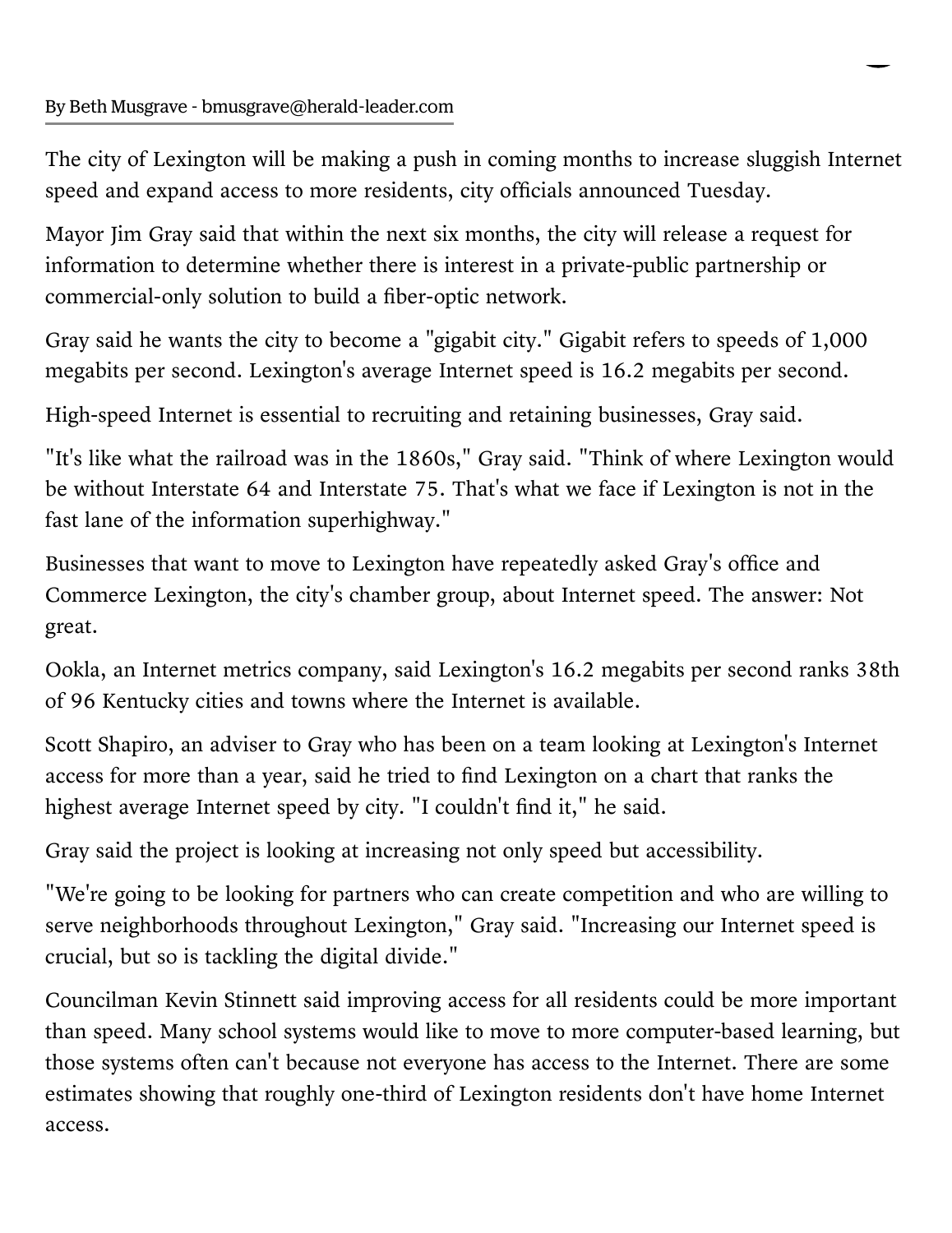"This is something that we should have done years ago," Stinnett said after a presentation about efforts to increase Internet speeds at Tuesday's Urban County Council Planning and Public Works Committee.

Aldona Valicenti, the city's chief information officer, is one of many city officials who have been meeting for more than a year to determine how to improve Lexington's broadband capacity and access.

Valicenti told the council Tuesday that the group has met with private Internet providers, including Time Warner, Windstream, and AT&T. Valicenti also has watched what other cities have done to increase their fiber-optic infrastructure and how those cities have paid for it.

"We think that there will definitely be interest," Valicenti said of the private sector. "Lexington is very desirable because it is dense and has a lot of people in a small area, which drives down costs."

It's difficult to put a timetable on when the city would start receiving bids; it depends on what is proposed, she said.

Valicenti said it's also difficult to say whether it will cost more for customers or if the city will be asked to pay upfront costs. Those questions can be answered after the city receives proposals from the private sector.

Valicenti said that there have been efforts to provide free Wi-Fi in some cities, but those cities found too many challenges with those projects for a variety of reasons. Most cities opting to increase Internet speeds are moving to installing fiber-optic lines.

Some cities have decided to put taxpayer money into fiber-optic networks.

Russellville, for example, bonded \$11 million through its utility company to increase Internet speeds to 4,300 households.

That's a big price tag for a limited number of households. But Russellville is now ranked first in the state in Internet speed and boasts that it is the first "gig" city in Kentucky.

Louisvillle recently awarded [franchise](http://www.bizjournals.com/louisville/news/2014/07/25/louisville-metro-council-approves-fiber-internet.html?utm_source=feedburner&utm_medium=feed&utm_campaign=Feed%3A+bizj_louisville+%28Business+First+of+Louisville%29) options to three private companies to work at improving its Internet speeds. Valicenti said Lexington will be closely watching Louisville's project as it moves forward.